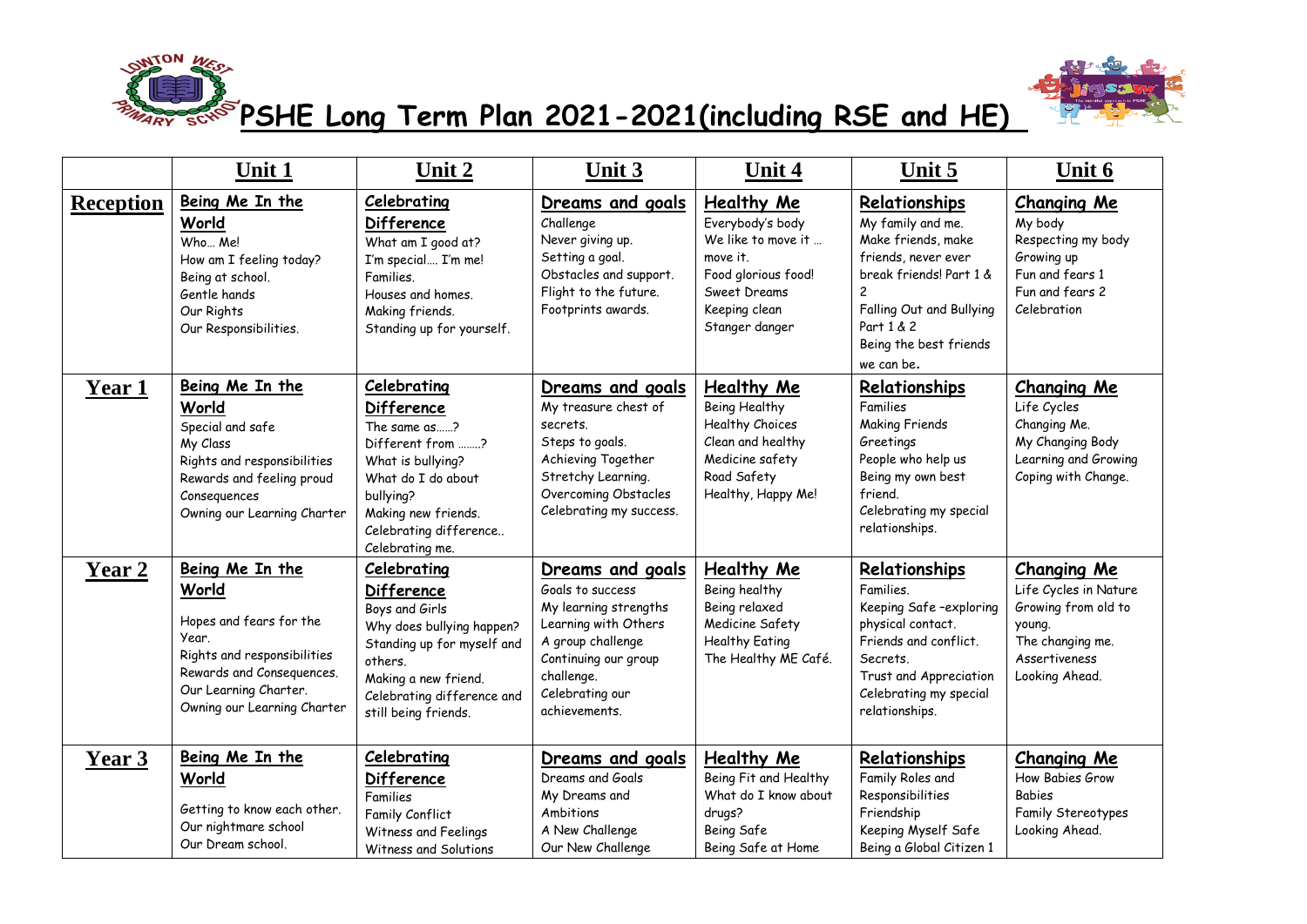|        | Rewards and Consequences.<br>Our Learning Charter.<br>Owning our Learning<br>Charter.                                                                                                                               | Words that harm.<br>Celebrating Difference -<br>compliments                                                                                                                                             | Our new Challenge -<br>overcoming obstacles.<br>Celebrating my learning.                                                                                                                                                                                                              | My Amazing body.                                                                                                                                          | & 2<br>Celebrating my web of<br>relationships                                                                                                                         |                                                                                                                                     |
|--------|---------------------------------------------------------------------------------------------------------------------------------------------------------------------------------------------------------------------|---------------------------------------------------------------------------------------------------------------------------------------------------------------------------------------------------------|---------------------------------------------------------------------------------------------------------------------------------------------------------------------------------------------------------------------------------------------------------------------------------------|-----------------------------------------------------------------------------------------------------------------------------------------------------------|-----------------------------------------------------------------------------------------------------------------------------------------------------------------------|-------------------------------------------------------------------------------------------------------------------------------------|
| Year 4 | Being Me In the<br>World<br>Becoming a class team.<br>Being a school Citizen<br>Rights, Responsibilities and<br>Democracy.<br>Rewards and Consequences.<br>Our Learning Charter.<br>Owning our Learning<br>Charter. | <b>Celebrating</b><br><b>Difference</b><br>Judging by appearance.<br>Understanding influences.<br>Understanding Bullying.<br>Problem-Solving.<br>Special Me.<br>Celebrating difference:<br>how we look. | Dreams and goals<br>Hopes and dreams<br>Broken dreams<br>Overcoming<br>disappointment<br>Creating New Dreams<br>Achieving Goals<br>We did it!                                                                                                                                         | Healthy Me<br>My friends and me.<br>Group Dynamics<br>Smoking<br>Alcohol<br>Healthy Friendships<br>Celebrating my inner<br>strength and<br>assertiveness. | Relationships<br>Relationship Web<br>Love and Loss<br>Memories<br>Are animals special?<br>Special Pets<br>Celebrating my<br>relationships with<br>people and animals. | <b>Changing Me</b><br>Unique me<br>Circles of Change<br>Accepting Change<br>Looking Ahead                                           |
| Year 5 | Being Me In the<br>World<br>My year ahead<br>Being me in Britain<br>Year 5 Responsibilities<br>Rewards and Consequences<br>Our Learning Charter<br>Owning our Learning<br>Charter.                                  | Celebrating<br><b>Difference</b><br>Different cultures<br>Racism<br>Rumours and Name-calling<br>Types of Bullying<br>Does money matter?<br>Celebrating Difference<br>across the world.                  | Dreams and goals<br>When I grow up (My<br>Dream Lifestyle)<br>Investigate jobs and<br>careers<br>My dream job. Why I<br>want it and the steps to<br>get there.<br>Dreams and goals of<br>young people in other<br>cultures.<br>How can we support each<br>other?<br>Rallying support. | <b>Healthy Me</b><br>Smoking<br>Alcohol<br>Emergency Aid<br>Body Image<br>My relationship with<br>food.<br>Healthy Me.                                    | Relationships<br>Recognising Me<br>Getting on and falling<br>out.<br>Girlfriends and<br>Boyfriends.<br>Relationships and<br>Technology.                               | <b>Changing Me</b><br>Self and Body Image<br>Puberty for girls.<br>Puberty for boys<br>Looking ahead<br>Looking ahead to Year<br>6. |
| Year 6 | Being Me In the<br>World<br>My year ahead.<br>Being a Global Citizen 1<br>Being a Global Citizen 2<br>The Learning Charter<br>Our Learning Charter<br>Owning our learning Charter                                   | Celebrating<br><b>Difference</b><br>Am I normal?<br>Understanding Disability<br>Power struggles<br>Why Bully<br>Celebrating differences<br>Celebrating Difference                                       | Dreams and goals<br>Personal learning goals<br>Steps to success<br>My dream for the world<br>Helping to make a<br>difference.<br>Recognising our<br>achievements.                                                                                                                     | Healthy Me<br>Food<br>Drugs<br>Alcohol<br>Emergency Aid<br><b>Emotional and Mental</b><br>Health.<br>Managing stress                                      | Relationships<br>My Relationship Web<br>Love and Loss 1<br>Love and Loss 2<br>Power and Control<br>Being safe with<br>Technology 1<br>Being Safe with<br>technology 2 | <b>Changing Me</b><br>My self-image<br>Puberty<br>Girl talk / Boy talk<br>Attraction<br>Transition to<br>Secondary School           |

puberty and the changing adolescent body, particularly from age 9 through to age 11, including physical and emotional changes. Children should know about menstrual wellbeing including the key facts about the menstrual cycle. This will be taught at Years 5 and Year 6 (Upper Key Stage 2).